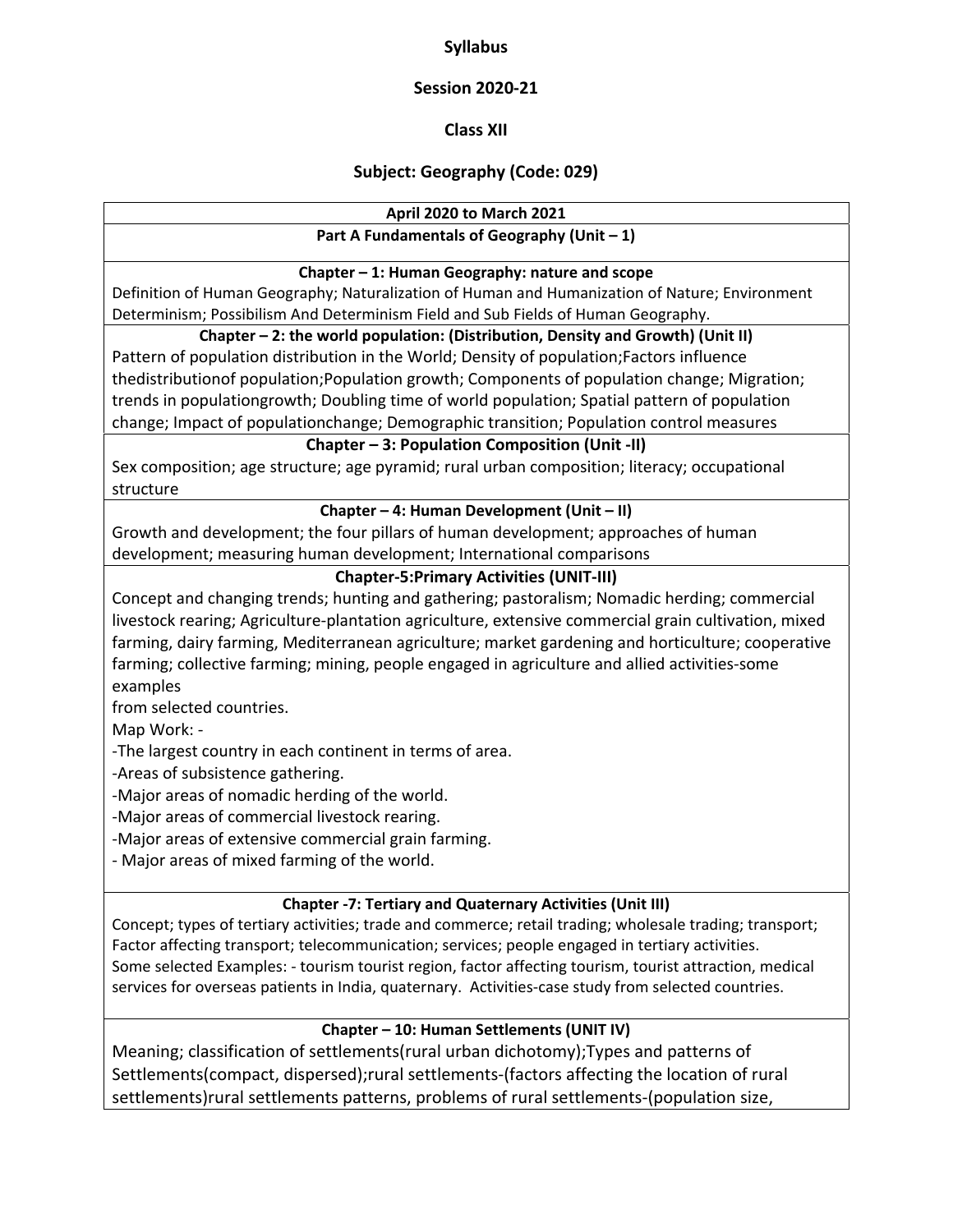occupational structure, administration, location); functions of urban centers –(administrative towns, trading and commercial towns, cultural towns);classification of towns on the basis of forms; morphology of cities(case study); types of urban settlements; problems of human settlements; developing countries; problems of urban settlements Map work:

‐Mega cities of the world‐ Tokyo, Delhi, Shanghai, Mumbai, Sao Paulo

#### **Part ‐B: India: People and Economy**

## **Chapter ‐1: Population – distribution, density, growth and composition**

Distribution of population; growth of population (phases I to IV); Regional variation in population

growth; population composition; rural‐urban composition; linguistic composition; linguistic classification; religious composition; composition of working population

## **Chapter – 2: Migration (types, causes and consequences)**

Concept; Stream of Migration; Spatial variation in migration; causes of migration, (push factor, pull factor); consequences of migration

# **Chapter‐3 (Human Development) (unit–I)**

Meaning of human development; human development in India; Indicators of economic attainments; indicators of a healthy life; indicators of social empowerments; human development index; population; environment and development

# **Chapter‐4 (human Settlements) (Unit II)**

Meaning of human settlements, types of rural settlements, clustered settlements; semi‐ clustered settlements; hamleted settlements; dispersed settlements, urban settlements; evolution of towns in India; urbanization in India; classification of towns on the basis of population size; functional classification of towns

Map Works

‐state with highest level of urbanization and lowest level of urbanization

‐one state with highest level of HDI and one lowest level of HDI

‐state with highest level of population density and one state with lowest level of population density (2011)

Any city with more than 10 million population‐ Greater Mumbai, Delhi, Kolkata, Chennai, Bangalore

#### **Only Map Work (land resource and agriculture UNIT‐III) content not to be included for any examination)**

Leading Producing States of the Following crops: ‐

- 1. Rice
- 2. Wheat
- 3. Cotton
- 4. Jute
- 5. Sugarcane
- 6. Tea
- 7. Coffee

# **CHAPTER‐6: (Water Resources) (UNIT‐III)**

Meaning; water resources of India; Surface water resources; lagoons and back waters; water demand and utilization; demand of water of irrigation; emerging water problems; deterioration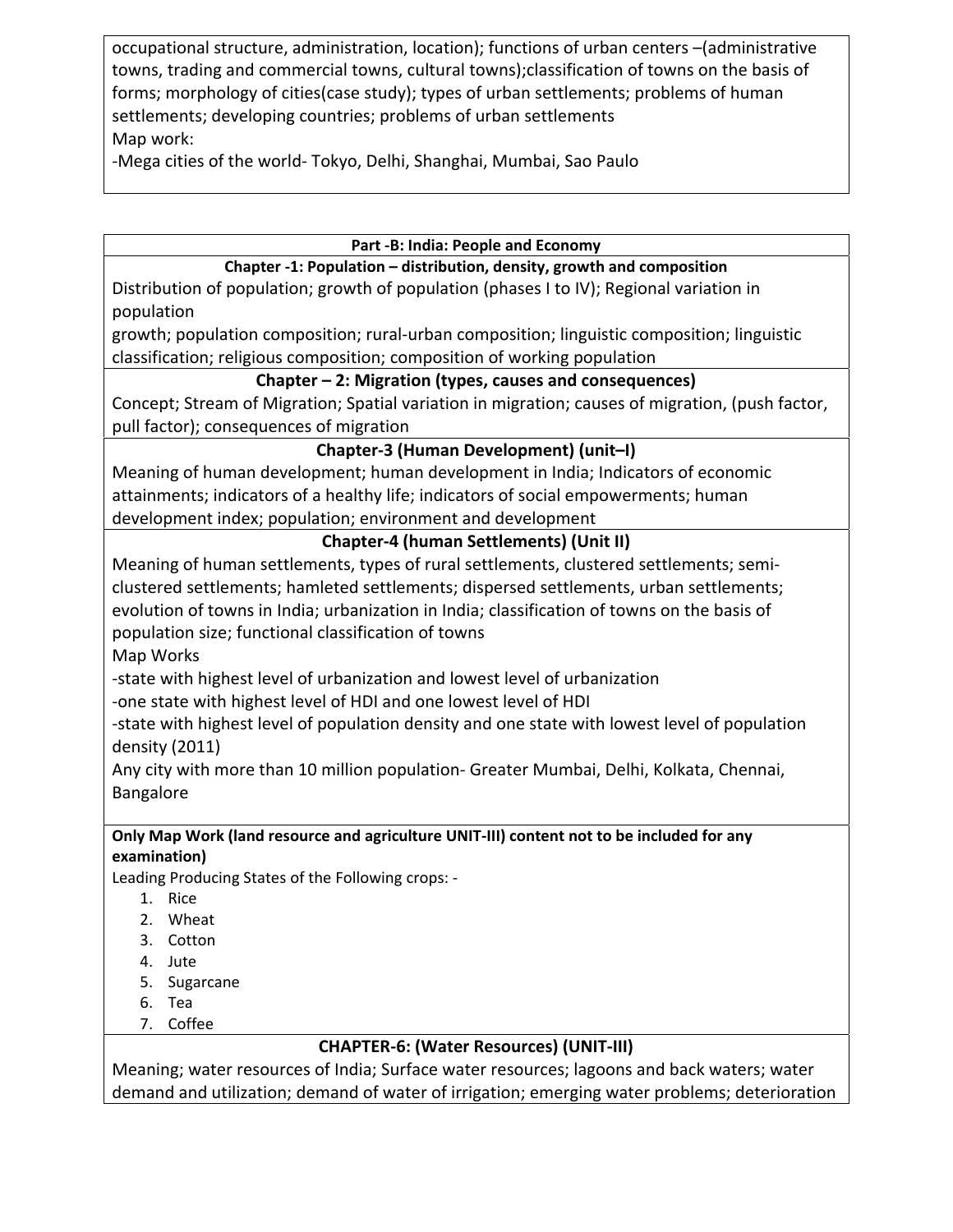of water quality; water conservation and management; prevention of water pollution; recycle and reuse of water; watershed management; rainwater harvesting; highlights of India's national water policy, 2002

# **CHAPTER‐7: (Mineral and Energy Resources) (UNIT‐III)**

Meaning; types of mineral resources; agencies involved in the exploration of minerals; distribution of minerals in India – (a)The North‐Eastern plateau Region (b) The South‐Western plateau Region (c) The North Western; Ferrous Minerals – (Iron ore, Manganese); Non Ferrous minerals‐ (Bauxite, Copper);Non‐Metallic minerals‐(mica, salt); Energy Resources – conventional‐(coal, petroleum, natural gas, and hydroelectricity); Non‐ conventional energy sources‐ (solar, wind, biogas, tidal and water energy, geothermal and nuclear energy); conservation of mineral resources Map Work:

‐Mines ‐ Iron ore mines: Mayurbhanj, Bailadila, Ratnagiri, Bellary

‐ Manganese mines: Balaghat, Shimoga

‐Copper mines: Hazaribagh, Singhbhum, Khetari

‐Bauxite mines: Katni, Bilaspur and koraput

‐ Coal mines: Jharia, Bokaro, Raniganj, Neyveli

‐ Oil Refineries: Mathura, Jamnagar, Baroni

## **Chapter‐9 :(planning and sustainable development in Indian context)**

Overview of planning perspective in India, target area planning, hill area development programme, Drought Prone Area Programme, case study‐integrated tribal development project in bharmaur region, Indira Gandhi canal command area, sustainable development.

**Chapter‐ 12 Geographical Perspective on Selected Issues and Problems (UNIT‐V)** Environmental pollution, types of pollution(water pollution, air pollution, noise pollution), urban waste disposal, rural urban migration, problems of slums, land degradation, a case study‐ Dharavi‐ Asia's largest slum, Satrundi hamlet oifkarrvat village – (district Jhabua, MP)

| Part C:                                                                | <b>Practical Work in Geography Part II</b>                                                                                                                        |  |
|------------------------------------------------------------------------|-------------------------------------------------------------------------------------------------------------------------------------------------------------------|--|
| Processing of data and thematic mapping                                |                                                                                                                                                                   |  |
|                                                                        | Type and sources of data; primary, secondary and other sources.<br>$\bullet$                                                                                      |  |
|                                                                        | Tabulating and processing of data; calculation of averages measures of central<br>$\bullet$<br>tendency                                                           |  |
|                                                                        | Representation of data – construction of diagrams; bars circles and Flowchart;<br>$\bullet$<br>thematic maps; Construction of Dot; choropath and isoplecaths maps |  |
|                                                                        | Data analysis and generation of diagrams, graph and other visual diagram using<br>$\bullet$<br>generation                                                         |  |
| <b>REVISION OF SYLLABUS (including maps and tables)</b>                |                                                                                                                                                                   |  |
| Revision from support material.<br>⋗                                   |                                                                                                                                                                   |  |
| Revision of sample question paper provide by CBSE as well as DOE.<br>⋗ |                                                                                                                                                                   |  |
| <b>Revision for Annual Board Exam-2021</b>                             |                                                                                                                                                                   |  |